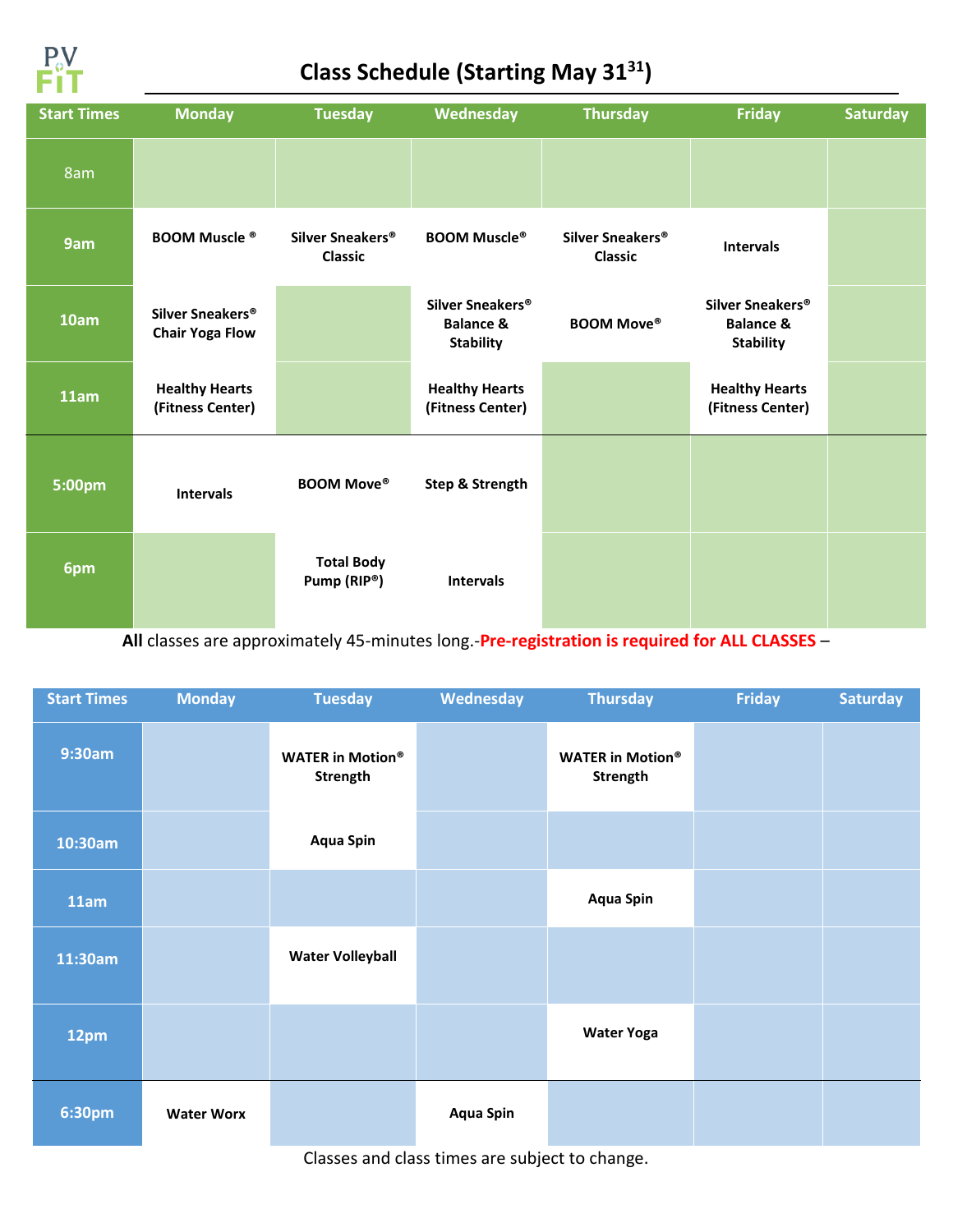## **GroupX Class Descriptions:**



**Chair Yoga Flow -** Relax and restore. Move your body through a series of yoga poses, movements for core strength and balance exercises that build endurance and improve flexibility. A chair will be used to adapt poses for a variety of skill levels. This class is designed to boost your mood and promote an overall sense of well-being.



**Classic -** Have fun and move to the music through a variety of exercises designed to increase muscle strength, range of movement and activities for daily living. Hand-held weights, elastic tubing with handles and a SilverSneakers ball are offered for resistance. A chair is used for seated exercises and standing support.

### SilverSneakers

**Balance & Stability -** Exercises and drills designed to help you reduce your risk of falling and improve your balance.



**BOOM Muscle -** Are you ready to get stronger? BOOM MUSCLE is an action-packed class intended to help build muscular strength & endurance and cardiovascular endurance. The class combines Muscle Conditioning Blocks (MCBs) and bursts of cardio Action Intervals (AIs) for a fun, yet challenging workout opportunity. This class is sponsored by  $\frac{S||\mathbf{V}||}{S||\mathbf{V}||}$ 



**BOOM Move -** Move through the decades in this dance-based workout. Learn moves from every era –`60s Twist to `90s "Vogue," all while improving cardio endurance. MOVE is all about breaking a sweat and having fun. The class focuses on cardio endurance by starting with simple dance moves then building into more complex sequences, bringing you a great cardio workout. This class is sponsored by SilverSneakers

**PVFIT INTERVAL -** A 45-minute class that anyone from beginner to advanced will benefit from- every exercise will have 3 levels (Level 1,2,&3)- YOU choose the level. Each class is split into 3 parts- strength, cardio & core and uses Variable Intensity Interval Training to mix exercise with rest to give you results.

**PILOXING® Knockout** is a variation of PILOXING that's influenced by plyometrics, conditioning drills and functional training. In this high-intensity, functional core-centric workout, your endurance and physical abilities will be pushed to the limit with an aim of increasing your fitness level, boosting your confidence and strength, breaking boundaries, and hitting levels you didn't know your body could reach.\*\*PILOXING® combines the muscle conditioning and flexibility of Pilates with the power and cardio exercise of Boxing by using weighted gloves.